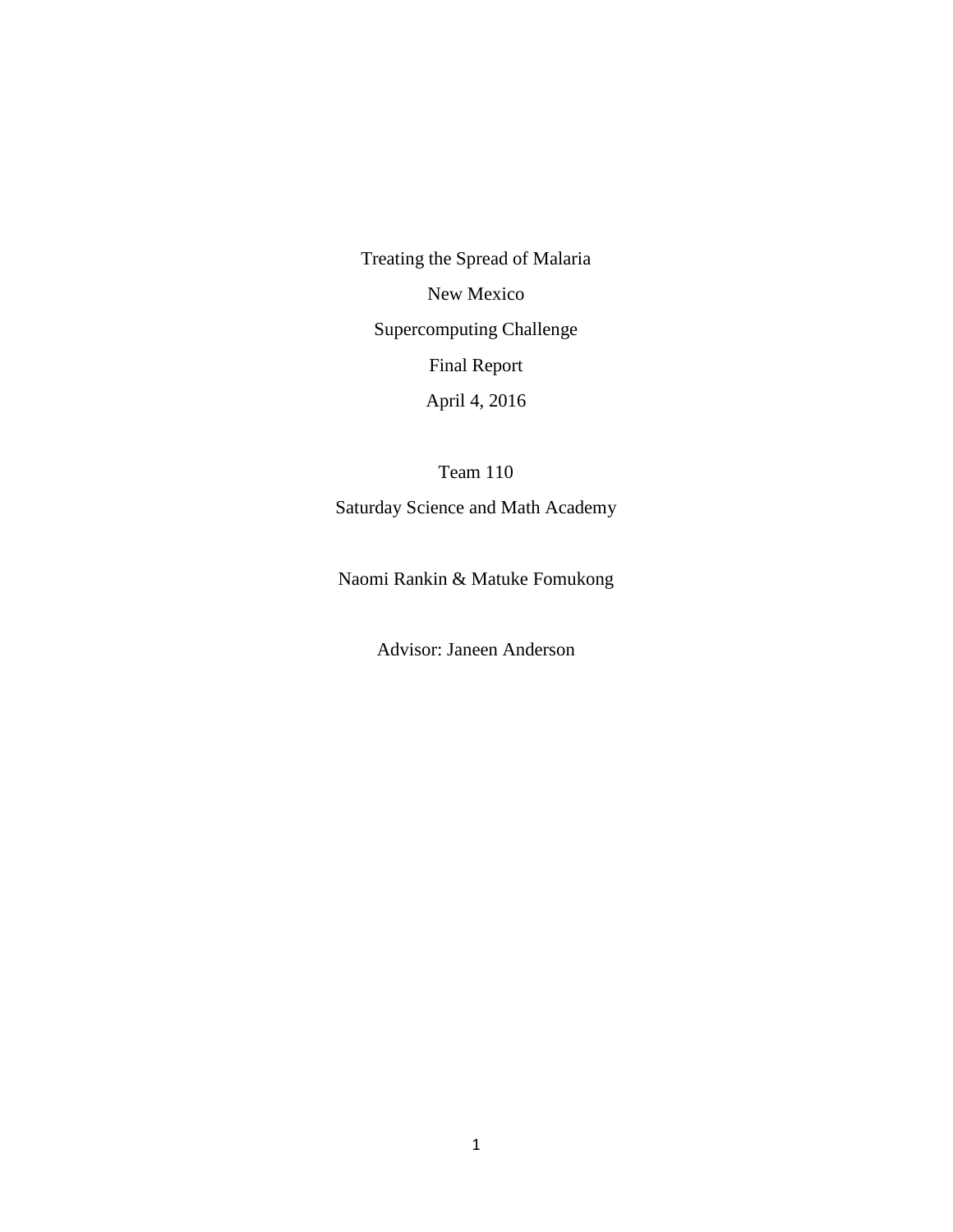# SUMMARY

Malaria is a disease that affects people of all ages around the globe, so we created a model to show the benefits of a new kind of treatment that utilizes genetically modified mosquitoes (GMM) to treat the spread. We created two different simulations: one including the traditional treatments of bed nets and antimalarial tablets, and one including the GMMs. We modeled this using NetLogo, and agent based coding platform. When using NetLogo, we set up graphs to clearly visualize the data. It showed that after a certain number of days, the healthy and unhealthy population evened out. In the simulation that modeled traditional treatments, the infected population consistently turned out to be the greater of the two populations, but in the GMM model, the healthy humans ended up with a greater population than the infected ones.

### DEFINITION OF PROBLEM

Malaria is a mosquito borne-disease caused by the parasite Plasmodium. The disease is transmitted through the bites of infected female mosquitoes. Recently, scientists have created genetically modified mosquitoes that cannot transfer the plasmodium parasite. Anthony James at the University of California, Irvine developed a different mosquito that cannot hold or transmit the plasmodium parasite. This alternative mosquito would slow and even stop the spread of malaria if permitted to breed with the natural insects and spread the trait throughout the population. The problem with this solution is that it may negatively impact the delicate ecosystem. Our project will model the effectiveness of the genetically modified mosquitoes (GMM) over the current treatment plans.

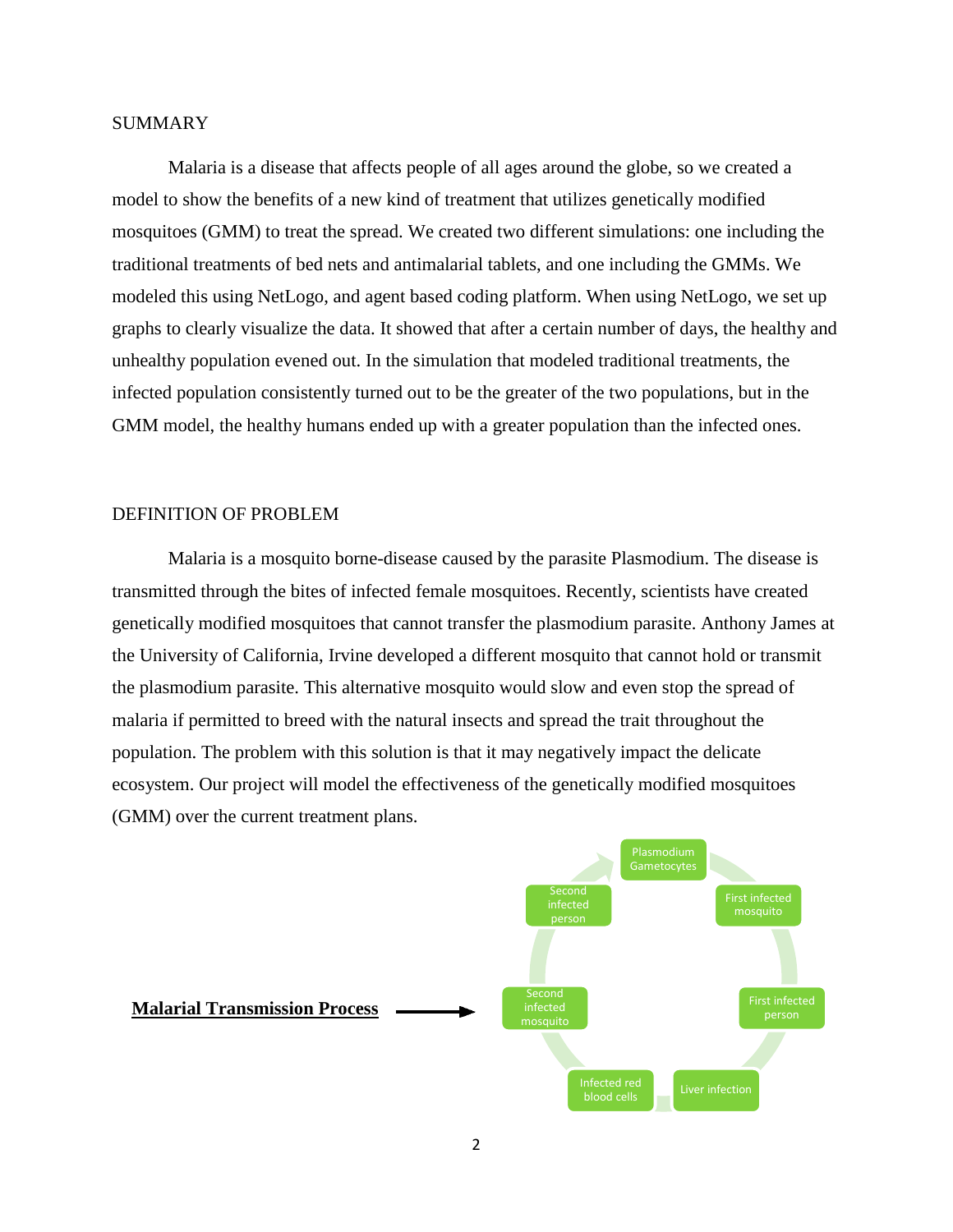#### METHOD

To demonstrate the effectiveness of genetically modified mosquitoes, we developed two different simulations using NetLogo. Both simulations had the same basic functions for humans and mosquitoes. Humans randomly walked around the world, but mosquitoes actively targeted humans. When a mosquito and a human shared a patch, they had a 2 in 5 chance of contracting malaria. In Cameroon, the place where our code is based, 40% of citizens experience at least one case of malaria each year. After being sick for 9 days(an abbreviated real life time), humans have a 1 in 10 chance of dying from malaria, which is the accurate death rate for malaria. After 25 ticks, the mosquitoes die but their offspring remains. Healthy humans are depicted by a maroon color and infected humans are orange to exaggerate the difference between the two types. First generation mosquitoes are a lime green while second generation onward are a turquoise green. This becomes most important during the second simulation, when the offspring of the mosquitoes are what determine the outcome of the malaria outbreak.

In the first simulation, the only methods of treatment were bed nets and antimalarial tablets. Humans had to actually travel over the patch that symbolized these treatments to get the chance to be cured. In an attempt to parallel reality, humans that went on bed net patches had a 1 in 4 chance of a cure, since that is the prevention rate for bed nets. Interaction with an antimalarial patch led to a 9 in 10 chance of cure, again modeling real life data. Mosquitoes die when they enter a treatment patch.

The main difference between the two simulations is the breeding result of mosquitoes. Both simulations have the mosquitoes reach a certain breeding age, then, if another breedable mosquito occupies the same patch, they hatch a new turquoise green mosquito. This mosquito performs all the same functions as the parent mosquito. However, in the second simulation, the second generation mosquitoes are the genetically modified mosquitoes. These are classified as a whole new breed (to make the coding easier) "babies". These mosquitoes still chase humans, suck blood, and reproduce, but they are no longer spreading the plasmodium parasite

3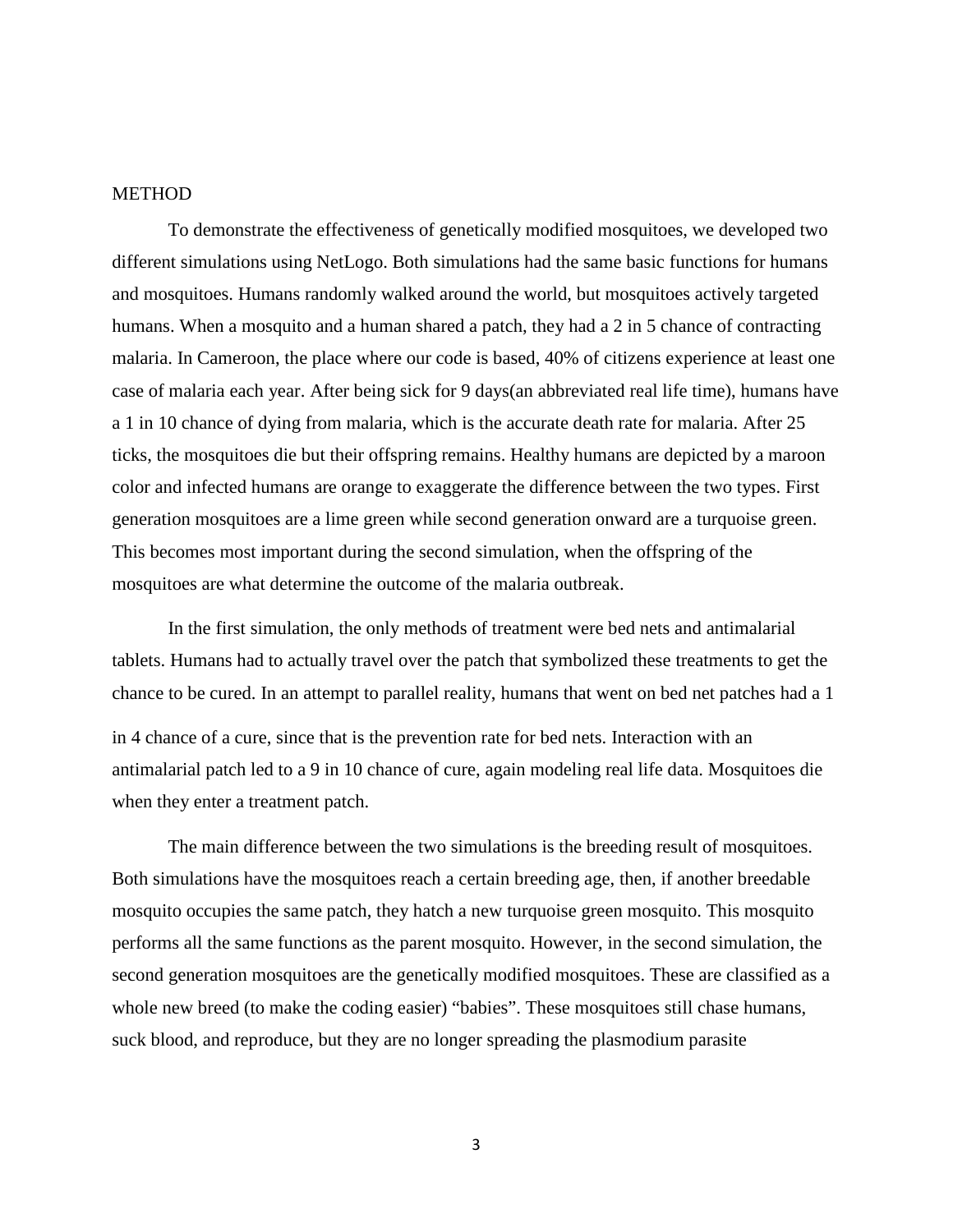When the baby generation is born, there are no new infections. This leaves time for the infected humans to either die out or reach a treatment center and become healthy again. In the first simulation, there is first a huge decrease in the healthy population as more and more people become infected, then the lines even out with the infected people taking up more of the population.



1. Humans and Mosquitoes: Amount of healthy humans on a steady decline

In the second simulation, the same decrease in healthy population tries to occur, but the malaria-resistant offspring are born, so the healthy human number evens out again. As the mosquitoes begin to cover more ground, the infected mosquito population briefly overtakes the healthy, but the infected population soon plummets as all the first generation mosquitoes die out.

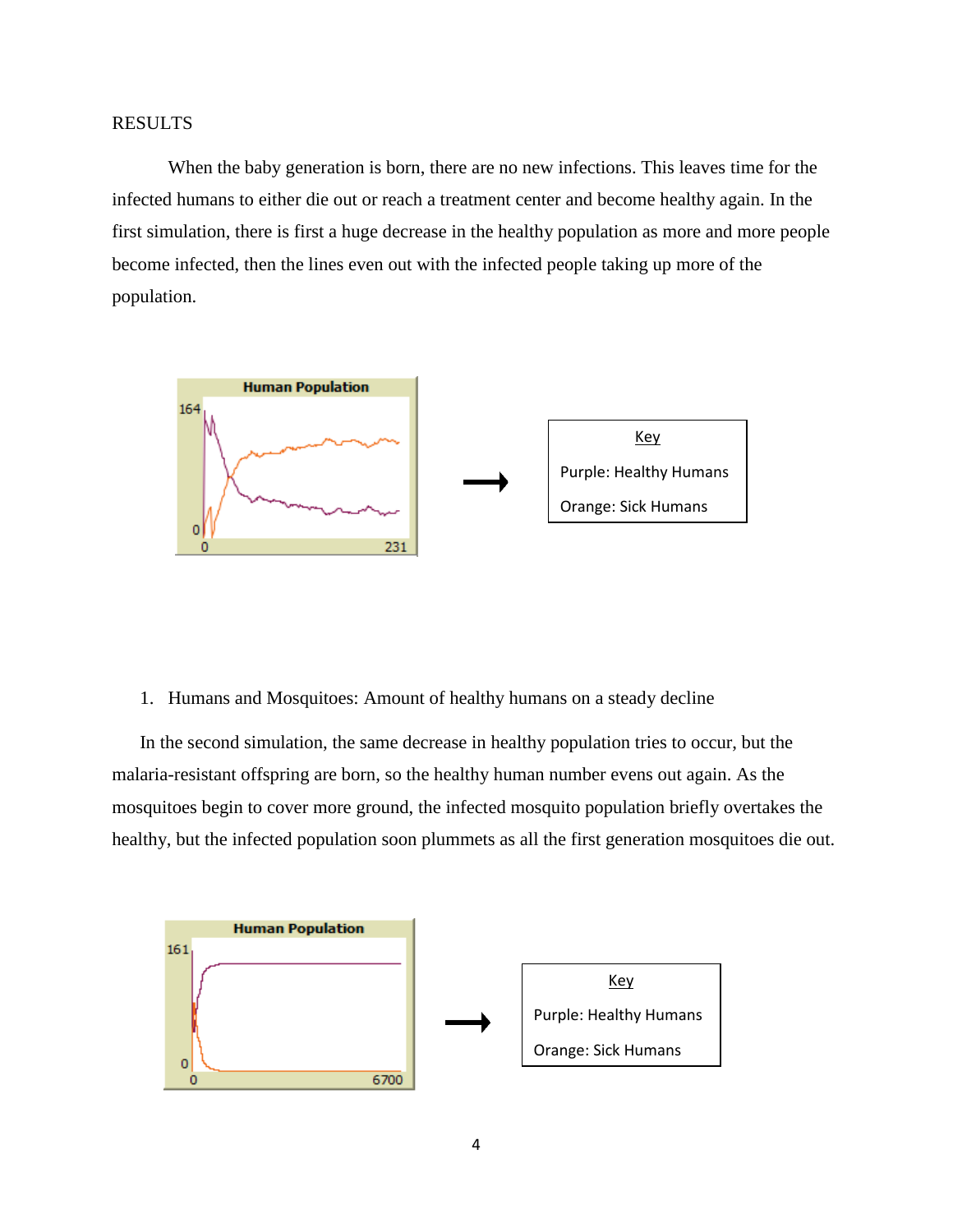2. Humans and GM Mosquitoes: Steady increase in healthy human population

### **CONCLUSIONS**

The simulations show the ineffectiveness of modern treatments being the bed nets and tablets based off the real world statistics. Genetically Modified Mosquitoes are beneficial in stabilizing the mosquito population thus reducing malarial transmission. Although these modified mosquitos keep malarial transmission to a standstill longer tests will need to be conducted to determine the long term effects of the mosquitos in regards to the environment and overall mosquito population. The infection rate was greatly decreased since the mosquitoes could no longer maintain the parasite. This comes to prove that the release of Genetically Modified Mosquitoes could potentially be the solution in sustaining the mosquito population and eradicating malarial transmission. When analyzing the data the entire system will have to be scaled up and incorporate other factors such as climate, in order to see the effects on a global scale.

### REFERENCES

- 1. World Health Organization (WHO)
- 2. National Center for Biotechnology Information (NCBI)
- 3. University of California Irvine (UCI)
- 4. TheAtlantic.com (The Genetically Modified Mosquito Bite)
- 5. Euro Clinix
- 6. Hope Foundation Cameroon
- 7. Travelstate.gov
- 8. Dogonnews.com